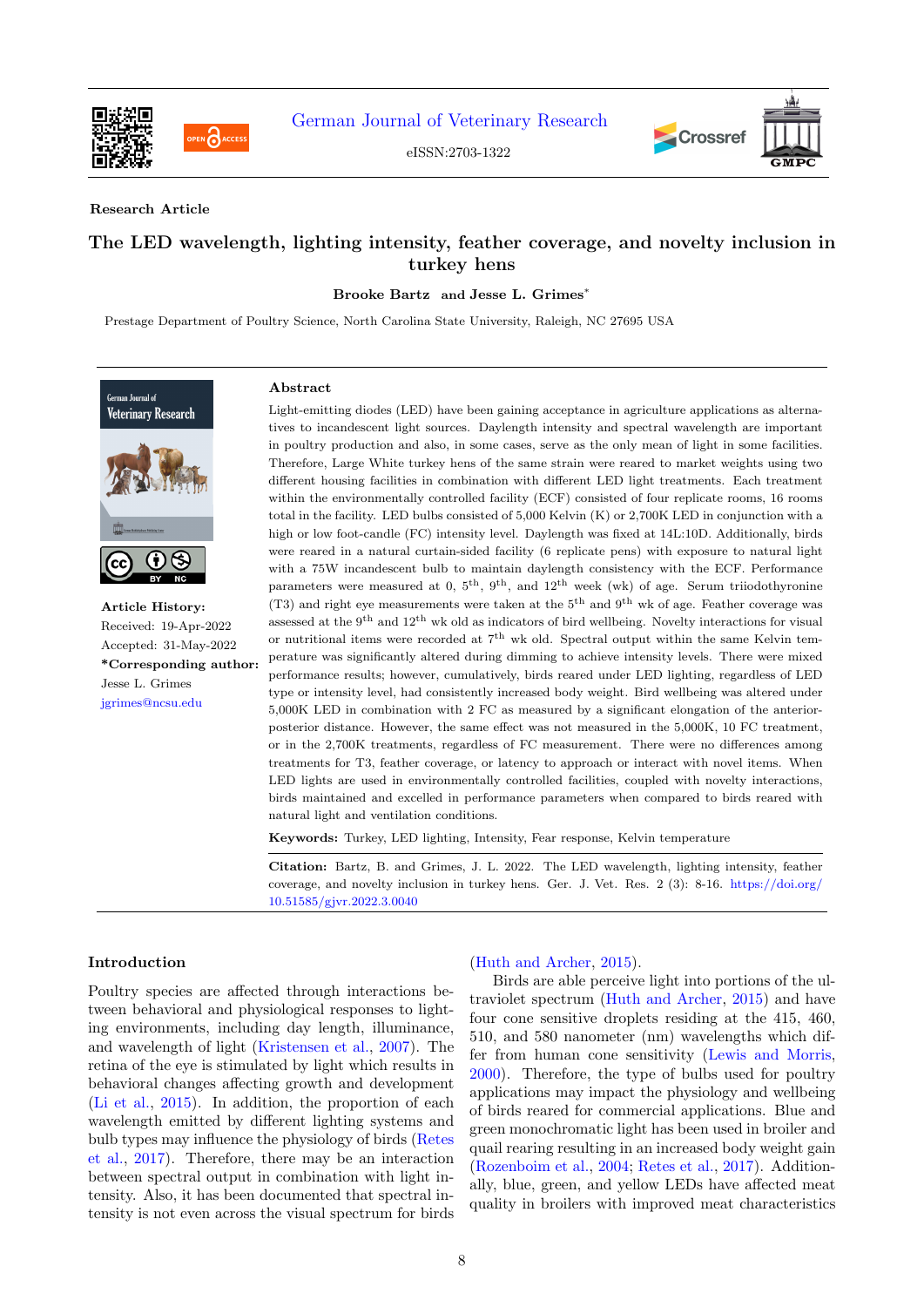[\(Parvin et al.,](#page-8-3) [2014\)](#page-8-3).

The introduction of open field testing involves added social isolation which may also elicit a fear response [\(Forkman et al.,](#page-7-3) [2007\)](#page-7-3). Commercially reared poultry can be considered prey animals in which there is a fear of predation leading to predator avoidance [\(Huth and Archer,](#page-7-1) [2015\)](#page-7-1). In addition, fear has been associated with different spectral outputs impacting fear responses differently [\(Sultana et al.,](#page-8-4) [2013\)](#page-8-4). Light intensity preference behavior has been suggested to be involved in the welfare of birds [\(Kang et al.,](#page-7-4) [2020\)](#page-7-4) with increased activity and aggressive behaviors recorded in chickens and turkeys reared under red lights [\(Manser,](#page-8-5) [1996;](#page-8-5) [Lewis et al.,](#page-8-6) [2007\)](#page-8-6). However, it has been documented that using LED bulbs in poultry applications results in positive, calming behaviors of birds in which they were less prone to feather pecking and aggressive acts towards conspecifics [\(Hunt,](#page-7-5) [2009\)](#page-7-5). However, these positive interactions have yet to be studied in commercial turkey applications.

Physiological responses in poultry species to novelty have been analyzed through open field testing, tonic immobility [\(Forkman et al.,](#page-7-3) [2007\)](#page-7-3), and elicited fear response towards a stationary person [\(de Haas](#page-7-6) [et al.,](#page-7-6) [2013\)](#page-7-6). Fear responses have been accompanied by behaviors such as remaining motionless, flee, or flight [\(Huth and Archer,](#page-7-1) [2015\)](#page-7-1). Additionally, how a bird responds to novelty can be associated with tolerance to social isolation, exploration level, and other coping mechanisms, such as feather pecking [\(de Haas et al.,](#page-7-7) [2010\)](#page-7-7).

Brightly lit environments have been beneficial for bird eyesight [\(Blatchford et al.,](#page-7-8) [2012\)](#page-7-8) which has been further enforced as dim conditions that lead to an increased incidence of buphthalmia, choroiditis, glaucoma, and lens distortion [\(Deep et al.,](#page-7-9) [2010\)](#page-7-9). Long periods of darkness or dim light can cause decreased corneal thickness in chickens [\(Blatchford et al.,](#page-7-10) [2009\)](#page-7-10). However, when taking into consideration other aspects of poultry management, low light intensity environments have been speculated to have reduced activity in chickens which may lead to an improvement in feed efficiency and a reduction in sudden death and carcass damage [\(Deep et al.,](#page-7-9) [2010\)](#page-7-9).

Therefore, there is speculation that similar results may be obtained in turkeys and these increased production parameters could be beneficial in commercial settings. Although chickens and turkeys vary greatly in their response to lighting programs [\(Schwean-Lardner](#page-8-7) [et al.,](#page-8-7) [2016\)](#page-8-7), management practices in turkeys are often derived from broiler studies. Therefore, this study aimed to study the spectral output of LED bulbs at low and high intensity levels in interaction with bird performance.

# Material and methods

#### Animal care

All animal handling procedures used in this study were based on the guidelines described in the Ag Guide 3<sup>rd</sup> Edition (2010) and were approved by the Institutional Animal Care and Use Committee at North Carolina State University (protocol 18-155-A). All husbandry and euthanasia procedures were implemented by trained individuals with full consideration for animal welfare. All mortalities and culls were observed for cause including potential injuries (pecking and cannibalism).

# Housing systems

Two different housing facilities were used to accommodate Large White female turkeys (Nicholas Select, Aviagen Turkeys, Inc., Lewisburg WV, USA), reared to 12 th wks of age, and consisted of five different lighting treatments. One of the facilities was a natural curtainsided facility and was fitted with 75W incandescent bulbs. The daylength was maintained at a fixed 14h daylength with a resulting natural flux in light intensity. The birds were reared using natural ventilation by curtain adjustment as needed (NAT) with 6 replicate pens (n=24 birds/pen).

The other facility had solid sidewalls and was environmentally controlled. There were 16 rooms individually controlled for heat, ventilation, and light and were used for the LED lighting treatments, four replicate rooms per treatment (n= 58 birds/room). Each room was fitted with a dimmer control which allowed light intensity of either high (10 footcandles, FC) or low (2 FC) intensity to be achieved and was verified by averaging 5 measurements throughout each room. The LED light treatments included: 5,000 Kelvin (K) LED, 10 FC (5KH); 5,000K LED, 2 FC (5KL); 2,700K LED, 10 FC (2KH); and 2,700K LED, 2 FC (2KL) (n  $=$  58birds/pen). All treatments were maintained at a 14hL:10hD daylength with time clocks fitted to each room.

The LED spectroradiometer (UPRtek MK350S Premium, Gamma Scientific, San Diego, CA, USA) was used to determine spectral wavelength output between 380 nm and 780 nm in addition to measured intensity levels. Brooding stocking density was based on breeder suggested industry standards and was fixed by placing a divider in each pen to accommodate a 0.11 m2/birds stocking density for the LED treatments and 0.12 m<sup>2</sup>/birds for the NAT treatments until the  $5^{\text{th}}$ wk of age. At the  $5<sup>th</sup>$  wk, the divider was removed, and grow-out stocking density was increased to 0.23 m<sup>2</sup>/birds for all treatments.

#### Performance measurements

Corn, wheat, and soybean meal-based diet formulated for turkeys and milled by the North Carolina State University Feed Mill Education Unit (Raleigh, NC) and was fed on a kg/bird basis in four phases [\(Bartz](#page-7-11) [and Grimes,](#page-7-11) [2021\)](#page-7-11). Spectral output was assessed by averaging spectrum outputs by treatment and quantifying each individual nanometer wavelength between 380 and 780 nm. Bird body weight (BW) at placement was measured by pen. Additional performance data for individual BW and feed intake (FI), by pen, were collected at  $5<sup>th</sup>$ ,  $9<sup>th</sup>$ , and  $12<sup>th</sup>$  wk of age.

The FI per bird and feed conversion ratio (FCR) were calculated and BW of mortalities and culls were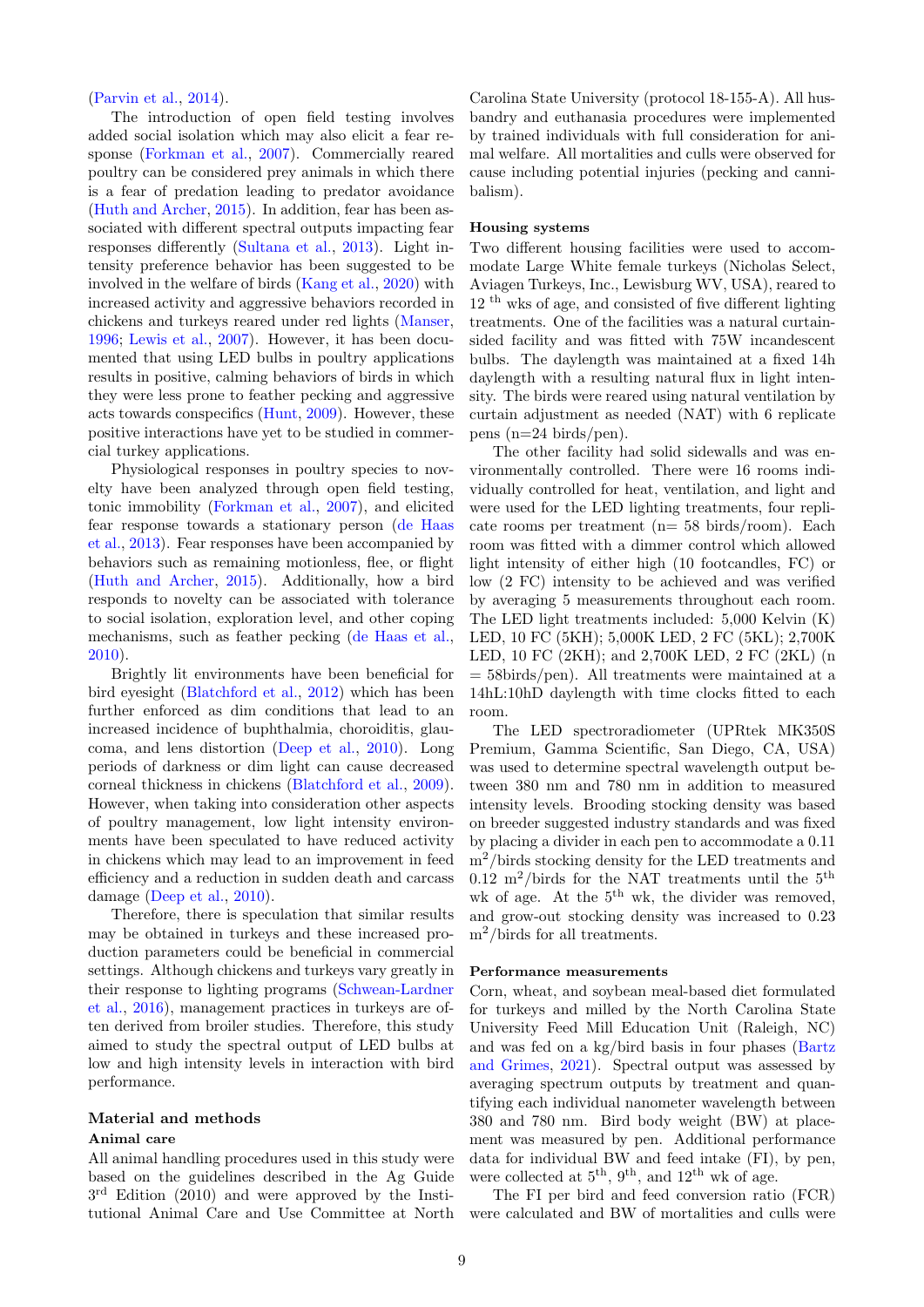included in the FCR calculation. Right eye samples were taken for eye weight (EW), cornea diameter (CD), averaged medial-lateral dorsal-ventral diameter (MLDV), and anterior-posterior diameter (APD) using a digital caliper  $(\pm 0.01 \text{mm})$  at 5 and 9 wks of age (n=2). Blood serum was collected from the brachial vein  $(n=2)$  at the 5<sup>th</sup> and 9<sup>th</sup> wks which was analyzed using a commercially available radioactive immunoassay kit for triiodothyronine (T3) hormone for each treatment (MP Biomedical, Solon, OH, 06B2542- CF).

Feather coverage was assessed using a previously described method [\(Bartz and Grimes,](#page-7-11) [2021\)](#page-7-11) by allowing birds to freely hang by the shanks on a stationary shackle. Briefly, a total of two birds per pen were weighed and analyzed for feather coverage in which infrared images were obtained for the breast area to be quantified in imageJ software using the area measurement tool. Area measurements were taken at locations on the breast appearing red in color and analyzed as areas of low feather coverage. Once the area was measured, it was then divided by the total number of pixels in the image and multiplied by 100 to obtain a pixel percentage for feather coverage.

### General behavior and novelty

Using a procedure modified from [de Haas et al.](#page-7-6) [\(2013\)](#page-7-6), fear of a new object and novelty behavioral measurements were conducted for 1 hour, between 8am–10am at the  $7<sup>th</sup>$  wk of age using two different objects: one selected for visual cues with no nutritional benefits, and the other for nutritional benefits but not visually stimulating (lacked novel coloration). The visual object (VO) was an orange plastic playground safety cone (16.5cm tall by 12.7cm wide at the base; Dollar Tree, 2pc. SKU 242398), with four colored (green, yellow, blue, red)  $(5.1cm L x 5.1cm W x 2.5cm H)$  hollow plastic Lego boxes (Dollar Tree, 4pc. SKU 269635) bolted to each corner of the safety cone. When struck or pecked, these colored boxes would emit a sound that can be captured by the video recording, allowing for proper measurements for time to interaction. Video recordings (GoPro Hero 7 Black) were completed in each room using a randomized treatment filming schedule. Each treatment was represented on each day of filming and randomly assigned throughout the building.

Filming was conducted over four consecutive days (Tue – Fri). The nutritional novelty object (NO) (Big & J, "The Cube", BB2C2580; 11.3kg, 21.59cm L x 21.59cm W x 22.86cm H) and the VO (modified safety cone) were randomly placed in one of the replicates each day, with each item placed between a different feeder and drinker. In each replicate, the items were placed in the same location and the VO was always oriented the same way. Enough space was allotted between any walls or other items in the pen for at least a one bird width around each object. Video footage was recorded a half hour before placement of the novelty and captured the first half hour of novelty which was a limitation due to the battery life of the camera. After

one hour, the novelty was removed from the pen and the difference in weight for the nutritional block was recorded. Solomon Coder Software was used to quantify video footage including the latency to approach each item by defining a circular area around each item within the software (one bird width around each item), the amount of time to the first peck of each object, and number of successful perches on the NO.

#### Statistical analysis

Data were analyzed using JMP13 as a one-way ANOVA and LS means were separated using Tukey's HSD procedure at a significance of P0.05. In addition, performance measurements were evaluated by Student-t test at a significance level of P0.05 for type of LED used (5,000K and 2,700K) and intensity level (2 FC and 10 FC) fitted separately for each parameter.

# Results

# Spectral output

The LED spectroradiometer spectral output results by light treatment are summarized in [Figure 1.](#page-3-0) Noted differences occurred at the cone sensitive droplet areas for birds, with significant differences in spectral output for the 5,000K LED near the 580 nm wavelength and at the 415 nm, 460 nm, and 510 nm wavelengths for the 2,700K LED when comparing 10 FC and 2 FC intensity levels within the same Kelvin temperature bulbs (data not shown). There were significant differences between 2,700K LED 2 FC and 10 FC treatments for all wavelengths measured between 380 and 780 nm except for 482 nm, 506 nm, and 549-650 nm wavelengths. There were fewer differences between 5,000K LED 2 FC and 10 FC treatments with differences recorded at 440-453 nm, 457-459 nm, 526-528 nm, 539-540 nm, 549-569 nm, 572-578 nm, and 589 nm. These results further validate that light intensity is related closely to light spectrum which was previously reported by [Huth](#page-7-1) [and Archer](#page-7-1) [\(2015\)](#page-7-1).

# Performance

Performance results for the current study are presented in [Table 1.](#page-3-1) Birds brooded under NAT lighting had a significant increase in FI at  $5 \text{ wks}$  (P $< 0.0001$ ) resulting in a poorer FCR (P<0.0001) when compared to all LED treatments; however, there were no differences in BW at 5 wks (P $>0.05$ ). At the 9<sup>th</sup> wk, there were no differences in FI or FCR due to treatments regardless of facility or light treatment type  $(P>0.05)$ . However, birds residing in the 2KH treatment were significantly heavier than the NAT birds  $(P=0.023)$ . At the 12<sup>th</sup> wk, there was no difference in FI or BW regardless of facility or light type; however, FCR was improved in all LED treatment birds regardless of light treatment type or intensity level when compared to the NAT treatment birds  $(P=0.001)$ .

From  $5<sup>th</sup>-9<sup>th</sup>$  wks, BW was significantly higher for the 5KL, 2KL, and 2KH treatment birds when compared to the NAT treatment birds (P=0.0004). From 9 th–12th wks, 5KH birds had a higher BW compared to NAT birds (P=0.046) and from  $5^{\text{th}}-12^{\text{th}}$  wks, all birds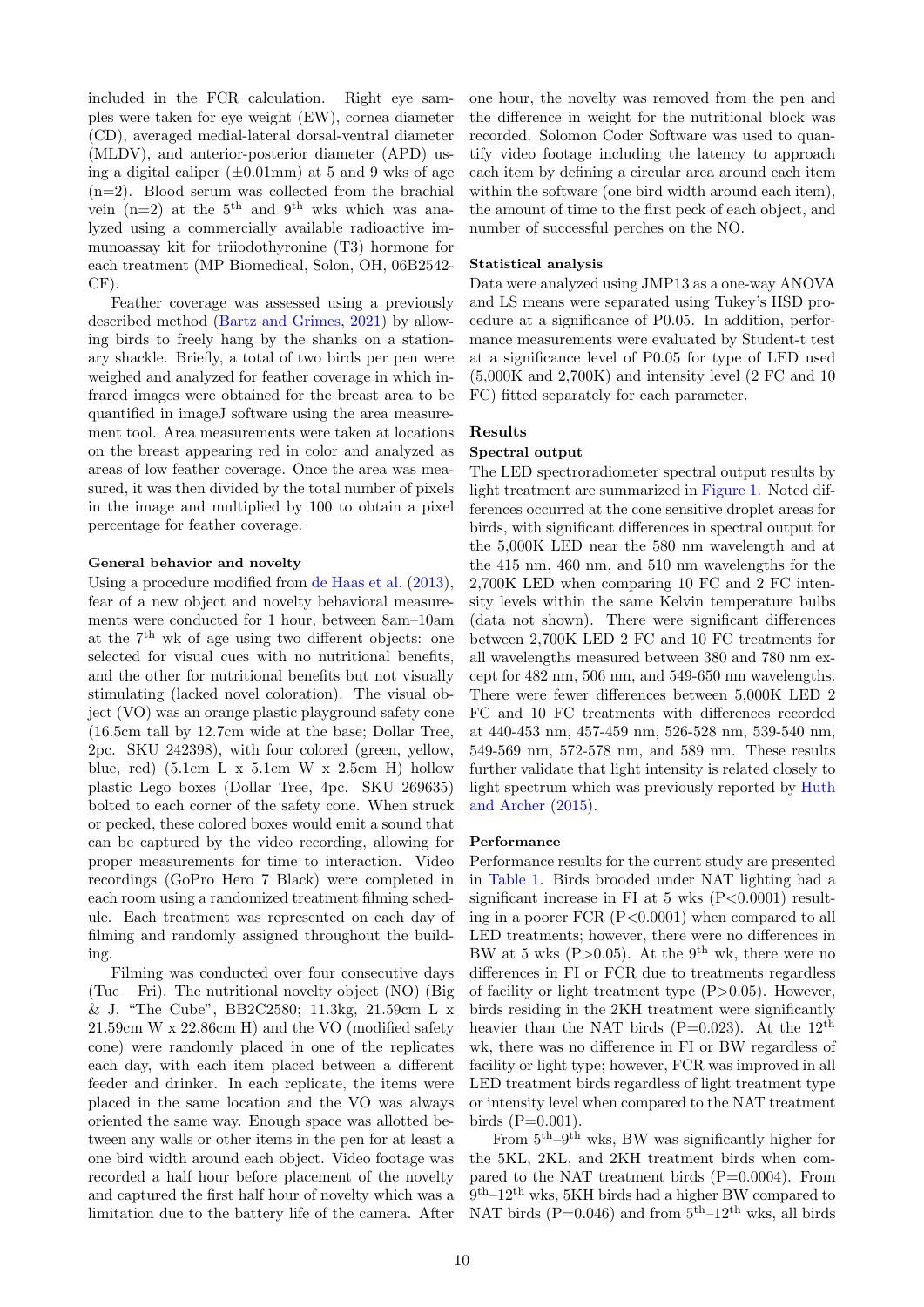<span id="page-3-0"></span>

Figure 1: Spectral emittance after altering to 2 FC and 10 FC in the lighting-controlled facility.

|                         | <b>Light Treatment</b>   |                   |                    |                    |                    |                    |       |                    |
|-------------------------|--------------------------|-------------------|--------------------|--------------------|--------------------|--------------------|-------|--------------------|
|                         |                          | <b>NAT</b><br>5KL |                    | 5KH                | 2KL                | 2KH                |       | <b>SEM</b> P-value |
| Age                     | Intensity                | <b>NAT</b>        | $2$ FC             | 10 FC              | $2$ FC             | 10 FC              |       |                    |
|                         | LED Light Type           | <b>NONE</b>       | 5,000K             | 5,000K             | 2,700K             | 2,700K             |       |                    |
|                         | Feed Intake <sup>1</sup> | 2.64 <sup>a</sup> | 2.01 <sup>b</sup>  | 2.03 <sup>b</sup>  | 2.04 <sup>b</sup>  | 2.06 <sup>b</sup>  | 0.057 | < 0.0001           |
| $0-5$ weeks performance | BW <sup>2</sup>          | 1.20              | 1.20               | 1.24               | 1.21               | 1.23               | 0.047 | 0.962              |
|                         | FCR <sup>3</sup>         | 2.11 <sup>a</sup> | 1.61 <sup>b</sup>  | 1.62 <sup>b</sup>  | 1.62 <sup>b</sup>  | 1.61 <sup>b</sup>  | 0.046 | < 0.0001           |
|                         | Feed Intake              | 4.86              | 5.25               | 5.24               | 5.19               | 5.21               | 0.119 | 0.126              |
| 5-9 weeks performance   | <b>BW</b>                | 2.64 <sup>b</sup> | 3.03 <sup>a</sup>  | 2.82 <sup>ab</sup> | 2.89 <sup>a</sup>  | 3.01 <sup>a</sup>  | 0.053 | 0.0004             |
|                         | FCR                      | 1.74              | 1.72               | 1.78               | 1.74               | 1.68               | 0.031 | 0.339              |
|                         | Feed Intake              | 7.96              | 7.39               | 7.40               | 7.33               | 7.40               | 0.213 | 0.157              |
| 0-9 weeks performance   | <b>BW</b>                | 3.95 <sup>b</sup> | 4.21 <sup>ab</sup> | 4.14 <sup>ab</sup> | 4.16 <sup>ab</sup> | 4.30 <sup>a</sup>  | 0.072 | 0.023              |
|                         | FCR                      | 1.87 <sup>a</sup> | 1.69 <sup>b</sup>  | 1.71 <sup>b</sup>  | 1.70 <sup>b</sup>  | 1.66 <sup>b</sup>  | 0.022 | < 0.0001           |
|                         | Feed Intake              | 6.50              | 6.77               | 6.75               | 6.71               | 6.64               | 0.147 | 0.624              |
| 9-12 weeks performance  | <b>BW</b>                | 2.63 <sup>b</sup> | 2.79 <sup>ab</sup> | 2.99 <sup>a</sup>  | 2.87 <sup>ab</sup> | 2.78 <sup>ab</sup> | 0.077 | 0.046              |
|                         | FCR                      | 2.09              | 2.16               | 2.07               | 2.14               | 2.18               | 0.107 | 0.341              |
|                         | Feed Intake              | 11.93             | 12.37              | 12.26              | 12.15              | 12.10              | 0.233 | 0.691              |
| 5-12 weeks performance  | <b>BW</b>                | 5.46 <sup>b</sup> | 5.93 <sup>a</sup>  | 5.98 <sup>a</sup>  | 5.89 <sup>a</sup>  | 5.92 <sup>a</sup>  | 0.100 | 0.005              |
|                         | FCR                      | 1.92              | 1.93               | 1.94               | 1.94               | 1.94               | 0.024 | 0.981              |
|                         | Feed Intake              | 15.31             | 14.66              | 14.52              | 14.53              | 14.39              | 0.333 | 0.252              |
| 0-12 weeks performance  | <b>BW</b>                | 7.00              | 7.29               | 7.36               | 7.29               | 7.29               | 0.103 | 0.097              |
|                         | FCR                      | 1.96 <sup>a</sup> | 1.87 <sup>b</sup>  | 1.87 <sup>b</sup>  | 1.88 <sup>b</sup>  | 1.88 <sup>b</sup>  | 0.015 | 0.001              |

<span id="page-3-1"></span>Table 1: Lighting program intensity effects on turkey hen performance grown till the  $12<sup>th</sup>$  week.

 $^1\rm{Feed}$  Intake, kg/bird.

<sup>2</sup>Body weight, kg/bird.

<sup>3</sup>Feed Conversion, kg/bird.

 $^{\mathrm{a,b}}$  Means within the same row with different superscripts are considered significant (P<0.05).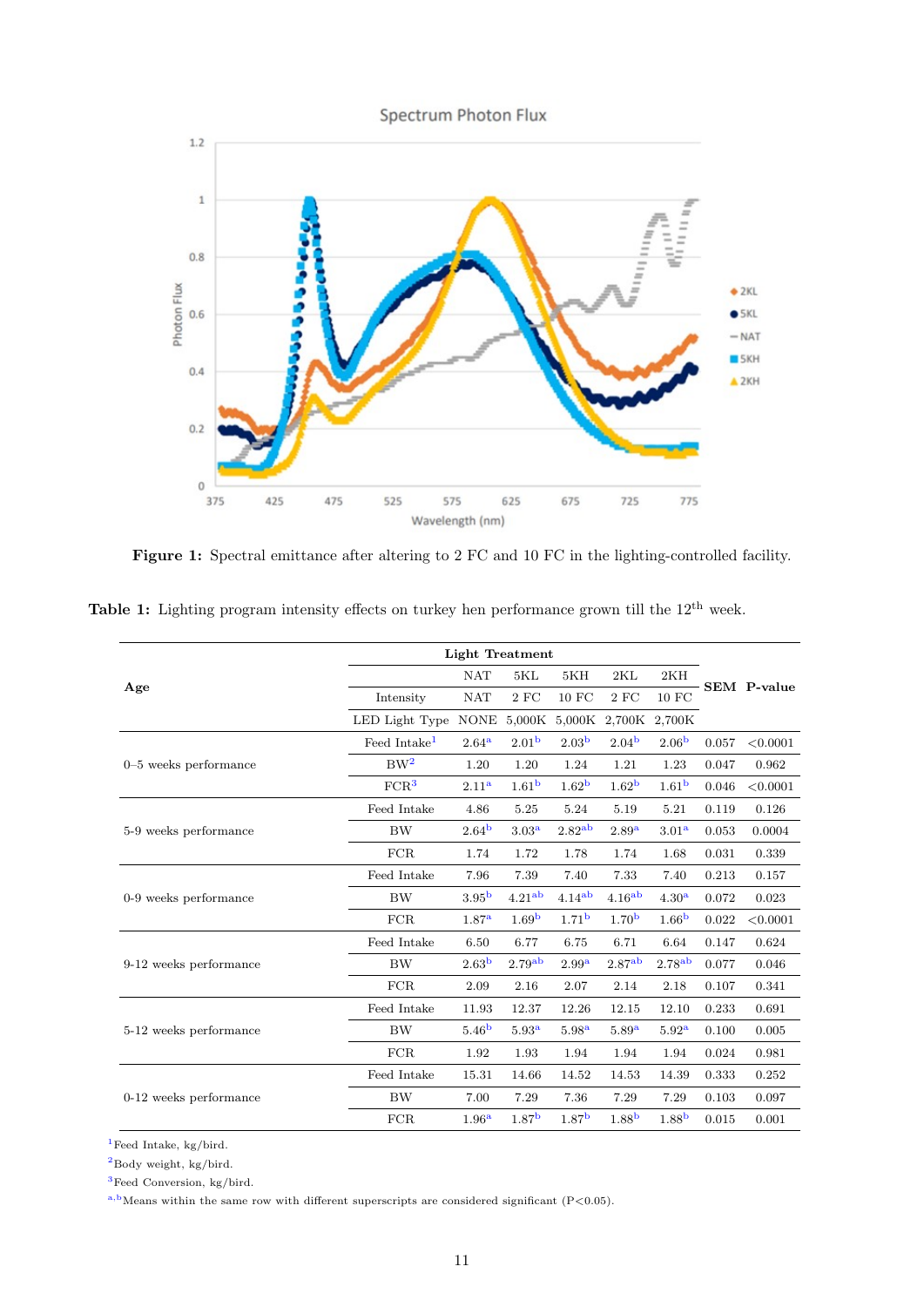| Age                  | LED Kelvin temperature   |       |              |       | 5,000K 2,700K SEM P-Value |
|----------------------|--------------------------|-------|--------------|-------|---------------------------|
|                      | Feed Intake <sup>1</sup> | 2.02  | 2.05         | 0.038 | 0.544                     |
| 5 weeks performance  | $BW^2$                   | 1.22  | 1.22         | 0.031 | 0.934                     |
|                      | FCR <sup>3</sup>         | 1.59  | 1.62         | 0.034 | 0.614                     |
|                      | Feed Intake              | 7.39  | 7.37         | 0.080 | 0.803                     |
| 9 weeks performance  | BW                       | 4.17  | 4.23         | 0.052 | 0.440                     |
|                      | FCR                      | 1.70  | 1.68         | 0.016 | 0.451                     |
|                      | Feed Intake              | 14.59 | 14.46        | 0.132 | 0.503                     |
| 12 weeks performance | <b>BW</b>                | 7.32  | 7.29         | 0.062 | 0.705                     |
|                      | FCR                      | 1.87  | 1.88         | 0.009 | 0.458                     |
|                      |                          |       |              |       |                           |
|                      | Intensity                | 2FC   | <b>10 FC</b> |       | <b>SEM P-Value</b>        |
|                      | Feed Intake              | 2.03  | 2.04         | 0.039 | 0.771                     |
| 5 weeks performance  | BW                       | 1.20  | 1.23         | 0.031 | 0.521                     |
|                      | FCR                      | 1.62  | 1.59         | 0.034 | 0.614                     |
|                      | Feed Intake              | 7.36  | 7.40         | 0.080 | 0.721                     |
| 9 weeks performance  | BW                       | 4.18  | 4.22         | 0.053 | 0613                      |
|                      | FCR                      | 1.69  | 1.68         | 0.016 | 0.669                     |
|                      | Feed Intake              | 14.59 | 14.46        | 0.132 | 0.478                     |
| 12 weeks performance | <b>BW</b>                | 7.29  | 7.32         | 0.062 | 0.705                     |

<span id="page-4-0"></span>Table 2: Performance summary based on LED Kelvin temperature and intensity levels in turkey hens fitted as Student-T test.

<sup>1</sup>Feed Intake, kg/bird.

<sup>2</sup>Body weight, kg/bird.

<sup>3</sup>Feed Conversion, kg/bird.

reared under LED, regardless of bulb type or intensity level, were heavier than NAT birds  $(P=0.005)$ . In the current study, LED Kelvin temperature and high/low FC intensity level were compared by student-t tests on turkey hen performance parameters [\(Table 2\)](#page-4-0). There were no differences due to LED bulb type or intensity level on performance at the  $5<sup>th</sup>$ ,  $9<sup>th</sup>$  or  $12<sup>th</sup>$  wk.

# Eye development

Eye measurements from the current study are pre-sented in [Table 3.](#page-5-0) At the  $5<sup>th</sup>$  wk, there were no differences in eye weight, anterior-posterior distance (APD), average medial-lateral dorsal-ventral distance, or cornea diameter regardless of light regimen (P=0.628, 0.306, 0.174, and 0.660, respectfully). However, at the  $9^{th}$  wk, there was a significant interaction in spectrum by intensity level in which birds exposed to low light intensity with a 5,000 kelvin LED (5KL) having a significantly longer APD compared to birds reared under the same bulb at 10 FC (5KH) ( $P=0.049$ ). Furthermore, this elongation was not observed in the low intensity 2,700K LED (2KL) treatment, indicating the importance of combining spectrum and intensity level.

#### IR feather coverage

Ventral imaging of red pixels located on the breast as an indicator of feather coverage were analyzed and are presented in [Table 4.](#page-5-1) There were no differences in feather coverage due to light treatment effects at the  $9<sup>th</sup>$  or  $12<sup>th</sup>$  weeks of age (P>0.05).

#### Triiodothyronine hormone analysis

Light intensity treatment effects on T3 hormone levels, measured in ng/mL are presented in [Table 5.](#page-5-2) There were no differences in T3 hormone levels at the 5th or 9 th wk of age, regardless of bulb type or intensity level.

#### Novelty inclusion

Latency to approach novelty items and interaction with novelty items from the current study are presented in [Table 6.](#page-6-0) There were no differences in the latency to approach objects or interact with objects indicating no apparent difference in fear responses or vision impairments between treatment groups.

#### Discussion

#### Performance

Low light intensities have been documented to decrease sudden death and carcass damage in association with a reduction in activity and aggression levels, leading to improved feed efficiency in broilers [\(Deep et al.,](#page-7-9) [2010\)](#page-7-9). Although the FI and FCR performance results were statistically significant at the 5th week of age in the study herein, it was also observed that there was more feed wastage by birds in the NAT treatment; however, this wastage was not measured. Therefore, this observation should be taken into consideration for the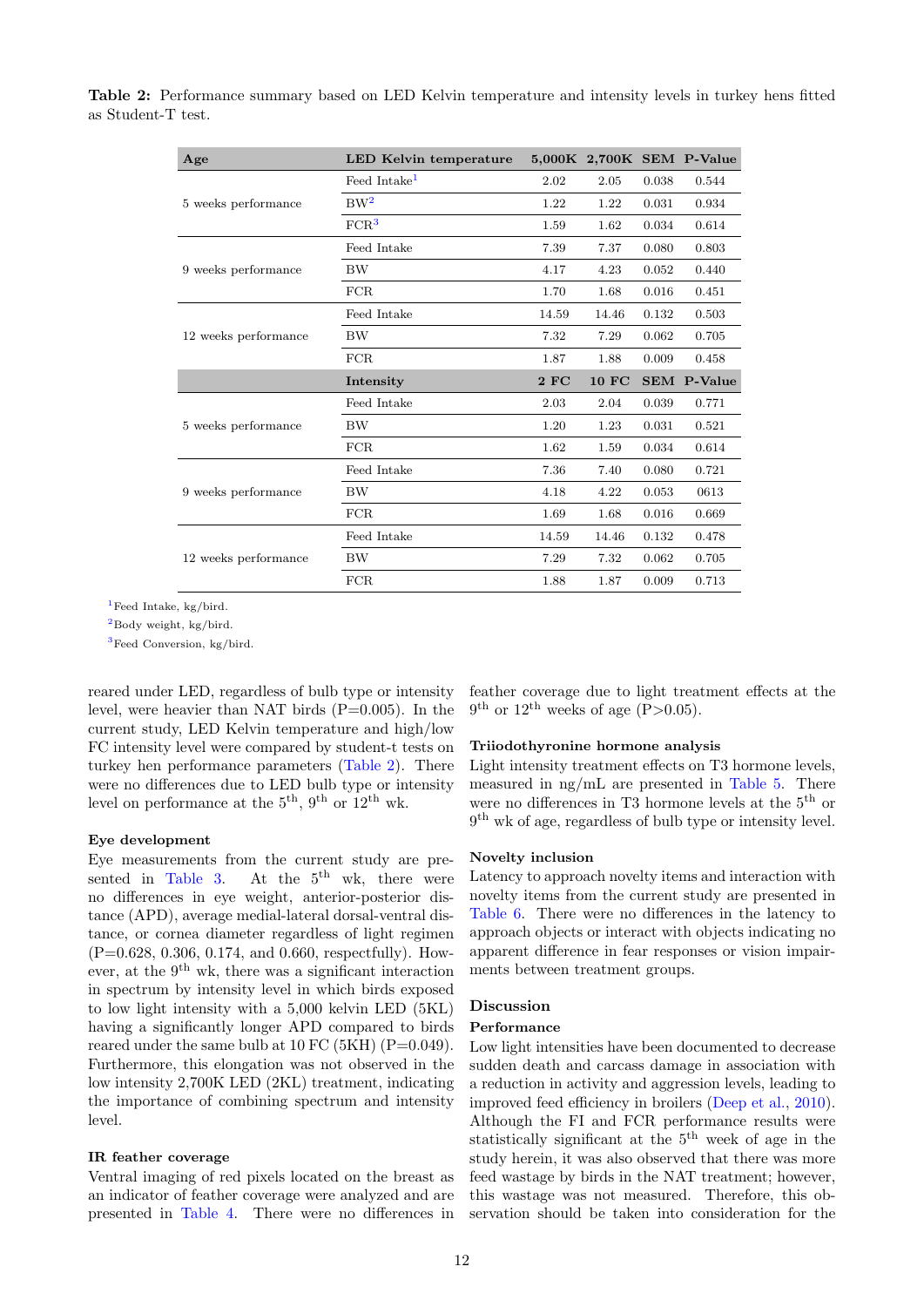<span id="page-5-0"></span>

|  | <b>Table 3:</b> LED lighting intensity effects on the eye development in turkey hens at the $5th$ and $9th$ weeks of age. |  |  |  |  |  |  |  |  |  |
|--|---------------------------------------------------------------------------------------------------------------------------|--|--|--|--|--|--|--|--|--|
|--|---------------------------------------------------------------------------------------------------------------------------|--|--|--|--|--|--|--|--|--|

|         | Light Treatment        |                     |                 |                             |                    |                     |       |                    |
|---------|------------------------|---------------------|-----------------|-----------------------------|--------------------|---------------------|-------|--------------------|
| Age     |                        | <b>NAT</b>          | 5KL             | 5KH                         | 2KL                | 2KH                 |       | <b>SEM</b> P-value |
|         | Intensity              | <b>NAT</b>          | 2 F C           | $10$ FC                     | $2$ FC             | 10 FC               |       |                    |
|         | LED Light Type         | <b>NONE</b>         |                 | 5,000K 5,000K 2,700K 2,700K |                    |                     |       |                    |
|         | Eye Wt. $(g)$          | 3.13                | 3.21            | 3.17                        | 3.10               | 3.17                | 0.048 | 0.628              |
|         | AP Distance $(mm)^1$   | 13.80               | 13.50           | 13.38                       | 13.03              | 13.34               | 0.264 | 0.306              |
| 5 weeks | MLDV Distance $(mm)^2$ | 18.12               | 18.82           | 18.52                       | 18.22              | 18.41               | 0.216 | 0.174              |
|         | Cornea Diameter (mm)   | 8.64                | 8.65            | 8.57                        | 8.56               | 8.44                | 0.107 | 0.660              |
|         | Eye Wt. $(g)$          | 4.99                | 5.02            | 4.89                        | 5.00               | 4.97                | 0.095 | 0.888              |
| 9 weeks | AP Distance (mm)       | 16.94 <sup>ab</sup> | $17.24^{\rm a}$ | 16.65 <sup>b</sup>          | 16.74 <sup>b</sup> | 17.01 <sup>ab</sup> | 0.137 | 0.049              |
|         | MLDV Distance (mm)     | 21.78               | 21.87           | 21.70                       | 21.80              | 22.10               | 0.126 | 0.268              |
|         | Cornea Diameter (mm)   | 10.48               | 10.60           | 10.59                       | 10.57              | 10.58               | 0.084 | 0.779              |

<sup>1</sup>Anterior–posterior distance.

<sup>2</sup>Medial–lateral dorsal–ventral averaged distance.

 $a,b$  Means within the same row with different superscripts are considered significant (P<0.05).

<span id="page-5-1"></span>Table 4: LED light intensity treatment effects on the breast feather coverage (% red pixels).

| Treatment  |                   | IR of Feather Coverage |            |          |
|------------|-------------------|------------------------|------------|----------|
|            | Intensity         | LED Type               | Weeks<br>9 | 12 Weeks |
| <b>NAT</b> | <b>NAT</b>        | <b>NONE</b>            | 1.99       | 3.08     |
| 5KL        | 2 FC              | 5,000K                 | 1.81       | 3.09     |
| 5KH        | 10 FC             | 5,000K                 | 1.64       | 3.15     |
| 2KL        | 2 FC              | 2,700K                 | 1.68       | 3.57     |
| 2KH        | 10 F <sub>C</sub> | 2,7000K                | 2.02       | 3.00     |
|            |                   | <b>SEM</b>             | 0.195      | 0.239    |
|            |                   | P-value                | 0.556      | 0.503    |

<span id="page-5-2"></span>

|                 |  |  |  | <b>Table 5:</b> LED light intensity treatment effects on the triiodothyronine (T3) hormone levels $(ng/mL)$ at 5 and |  |  |  |  |
|-----------------|--|--|--|----------------------------------------------------------------------------------------------------------------------|--|--|--|--|
| 9 weeks of age. |  |  |  |                                                                                                                      |  |  |  |  |

| Treatment  | Intensity |             | T3 measured by RIA $(ng/mL)$ |          |
|------------|-----------|-------------|------------------------------|----------|
|            |           | LED Type    | 9 Weeks                      | 12 Weeks |
| <b>NAT</b> | NAT       | <b>NONE</b> | 1.27                         | 2.35     |
| 5KL        | 2 FC      | 5,000K      | 1.60                         | 2.00     |
| 5KH        | 10 FC     | 5,000K      | 1.56                         | 2.42     |
| 2KL        | 2 FC      | 2,700K      | 2.31                         | 2.21     |
| 2KH        | 10 FC     | 2,7000K     | 1.14                         | 2.38     |
|            |           | <b>SEM</b>  | 0.306                        | 0.218    |
|            |           | P-value     | 0.091                        | 0.668    |

interpretation of the  $5^{\rm th}$  wk results when comparing the birds in the NAT treatment to birds in the LED treatments. Based on the results obtained at the 9<sup>th</sup> wk and  $12<sup>th</sup>$  wk, birds reared in an environmentally controlled facility, regardless of light treatment, had increased feed efficiency compared to natural light and natural ventilation. This contrasts with previous results obtained by [Bartz and Grimes](#page-7-11) [\(2021\)](#page-7-11) and results

suggested by [Blatchford et al.](#page-7-8) [\(2012\)](#page-7-8) in which natural conditions had compensatory gains with no significant differences in feed efficiency.

Monochromatic light in chicken production has been reported to be beneficial as measured by the increase in layer egg production with red light [\(Olan](#page-8-8)[rewaju et al.,](#page-8-8) [2015\)](#page-8-8) and increased growth in broilers under green and blue light [\(Rozenboim et al.,](#page-8-2) [2004\)](#page-8-2).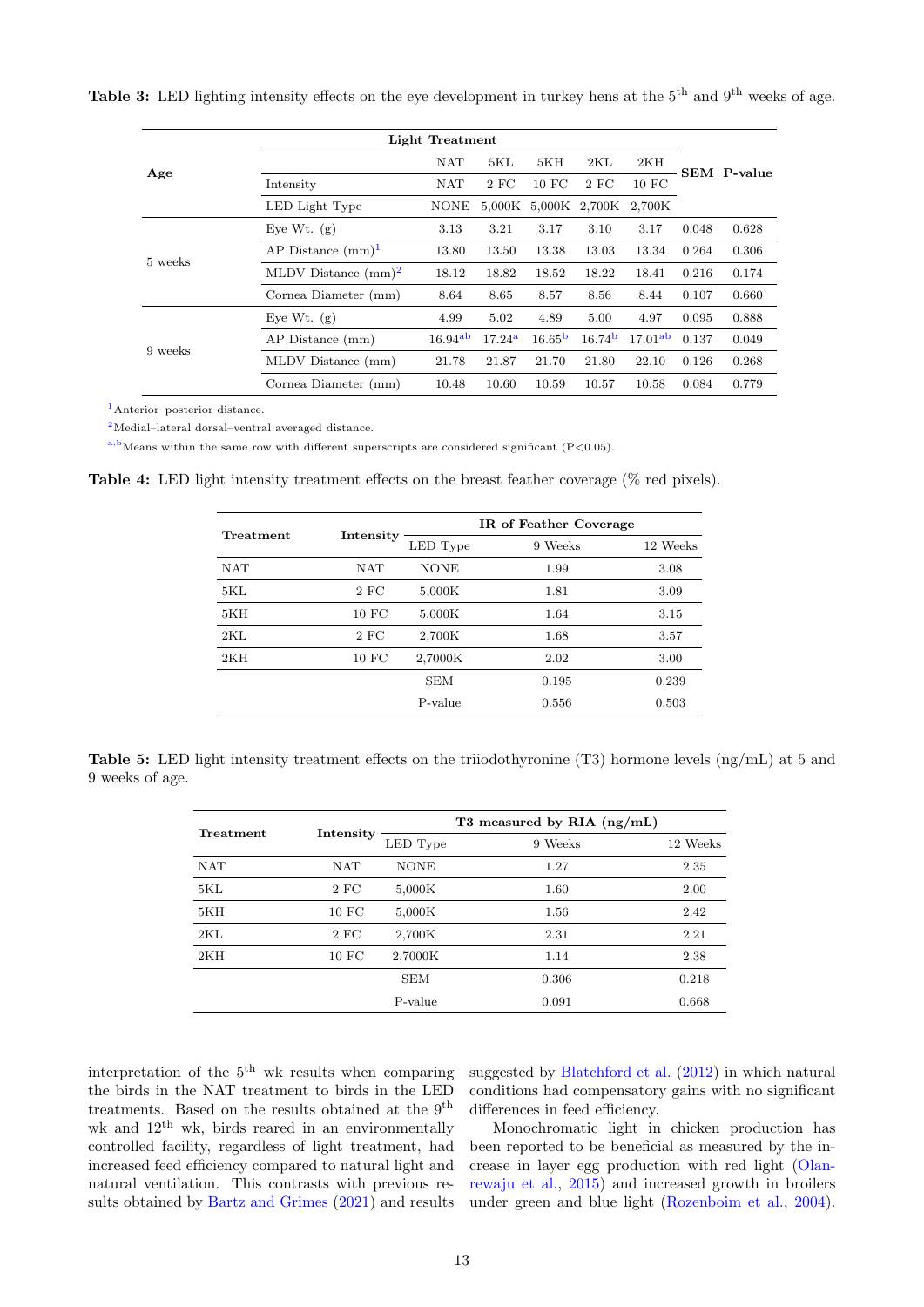<span id="page-6-0"></span>

|            |                   | Treatment Intensity LED type | Approach  | Peck  | Perch               | Approach | $\operatorname{Peck}$ |
|------------|-------------------|------------------------------|-----------|-------|---------------------|----------|-----------------------|
|            |                   |                              | nutrition |       | nutrition nutrition | visual   | visual                |
| <b>NAT</b> | <b>NAT</b>        | <b>NONE</b>                  | 496       | 1091  | 1193                | 73       | 869                   |
| 5KL        | 2 FC              | 5,000K                       | 193       | 1026  | 1194                | 0.5      | 617                   |
| 5KH        | $10$ FC           | 5,000K                       | 296       | 1041  | 1072                | 5        | 344                   |
| 2KL        | 2 FC              | 2.700K                       | 310 805   | 600   | 6926                |          |                       |
| 2KH        | 10 F <sub>C</sub> | 2.7000K                      | 352       | 990   | 1018                | 14       | 683                   |
|            |                   | <b>SEM</b>                   | 185       | 401   | 402                 | 44       | 311                   |
|            |                   | P-value                      | 0.796     | 0.988 | 0.831               | 0.671    | 0.704                 |

When similar monochromatic wavelengths  $(450 \text{ nm}$ blue and  $650 \text{ nm}$  – red) were used in turkey production, 16 wks toms and 18 wks hens had significantly faster growth, in addition to earlier sexual maturation, under red light in combination with a high intensity level [\(Lewis et al.,](#page-8-6) [2007\)](#page-8-6). In the study herein, similar increases in BW were measured with birds reared under 2,700K LEDs at 10 FC having an increased BW at the 9<sup>th</sup> wk.

### Eye development

The eyes are the most developed sensory organs of poultry, which makes them susceptible to changes in lighting programs [\(Bartz and Grimes,](#page-7-11) [2021\)](#page-7-11). Light and dark phases are responsible for the synchronization of rhythmic activities and induces hormone production [\(Grimes and Siopes,](#page-7-12) [1999\)](#page-7-12). Eyes have greater growth during periods of light and reduced growth during periods of darkness [\(Deep et al.,](#page-7-9) [2010\)](#page-7-9). The effect of light intensity on the synchrony of resting behavior has been reported by [Alvino et al.](#page-7-13) [\(2009\)](#page-7-13). Sleep deprivation in birds can have a negative impact on welfare [\(Schwean-](#page-8-7)[Lardner et al.,](#page-8-7) [2016\)](#page-8-7). Under low intensity lighting, negative impacts in turkeys have been measured in eye development and health as decreased blood flow to the eye and an elongation in the anterior-posterior distance causing myopia [\(Vermette et al.,](#page-8-9) [2016\)](#page-8-9). These results are similar in the current study in which the anteriorposterior distance was elongated at the  $9<sup>th</sup>$  wk of age under dim conditions. However, this elongation was only observed under the 5,000K LED treatment further indicating that spectral output interacts with eye development.

# IR feather coverage and triiodothyronine hormone analysis

Environmental effects may include type of lighting which have led to a reduction in feather pecking behaviors and aggressive acts with the use of LED lighting systems [\(Hunt,](#page-7-5) [2009\)](#page-7-5). These same effects, in combination with an increase in foraging behavior, have been observed in broilers reared under warm-white compact fluorescent bulbs in low light intensities [\(Kristensen](#page-7-0) [et al.,](#page-7-0) [2007\)](#page-7-0). Furthermore, [Denbow et al.](#page-7-14) [\(1990\)](#page-7-14) reported that the type of light significantly affects the degree to which turkeys peck and pull feathers. Since feather development and regeneration includes genetic, hormone, nutritional, physiological, and environmental controls [\(Bartz and Grimes,](#page-7-11) [2021\)](#page-7-11), the study herein used a non-invasive measurement of feather coverage by IR imaging, using techniques published by [Zhao](#page-8-10) [et al.](#page-8-10) [\(2013\)](#page-8-10) in layers and adapted by [Bartz and Grimes](#page-7-11) [\(2021\)](#page-7-11) for turkeys. In the study herein, there were no significant differences in feather coverage regardless of facility type or light treatment.

Changes in light intensity, daylength, or red-light spectrum have been associated with stimulation of the hypothalamic extra-retinal photoreceptors, [Lien and](#page-8-11) [Siopes](#page-8-11) [\(1993\)](#page-8-11) measured a high correlation between the timing of annual cycle, thyroid hormones with feather regeneration. In the study herein, T3 hormone levels (ng/mL) were trending lower in birds exposed to 2,700K, 10 FC treatment and natural light treatment (P=0.09). Since changes in light intensity, daylength, or red-light spectrum have been associated with stimulation of the hypothalamic extra-retinal photoreceptors and stimulate the reproductive axis by controlling the secretion of gonadotrophin releasing hormone (GnRH), the hormone responsible for stimulating the release of luteinizing hormone and follicle stimulating hormone [\(Liu et al.,](#page-8-12) [2018\)](#page-8-12), this may have impacted the results herein.

### Novelty

Lighting type and color (wavelength) have the potential to alter bird behavior by increasing activity [\(Blatchford et al.,](#page-7-10) [2009\)](#page-7-10) and there has been a positive correlation between light intensity and activity levels in broilers reared under incandescent lights [\(Blatchford](#page-7-8) [et al.,](#page-7-8) [2012\)](#page-7-8). The analysis of the novelty behavior measurements in the study herein indicated no significant differences between lighting treatments to approach, peck, or perch on objects. In spite of the novelty possibly causing an altered response, the full extent of this effect is yet to be determined, as birds approached the visual object faster than the nutritional object. Although this is a statistically significant finding, it may not be biologically significant since there are several confounding factors such as color, size, and the shape of the objects.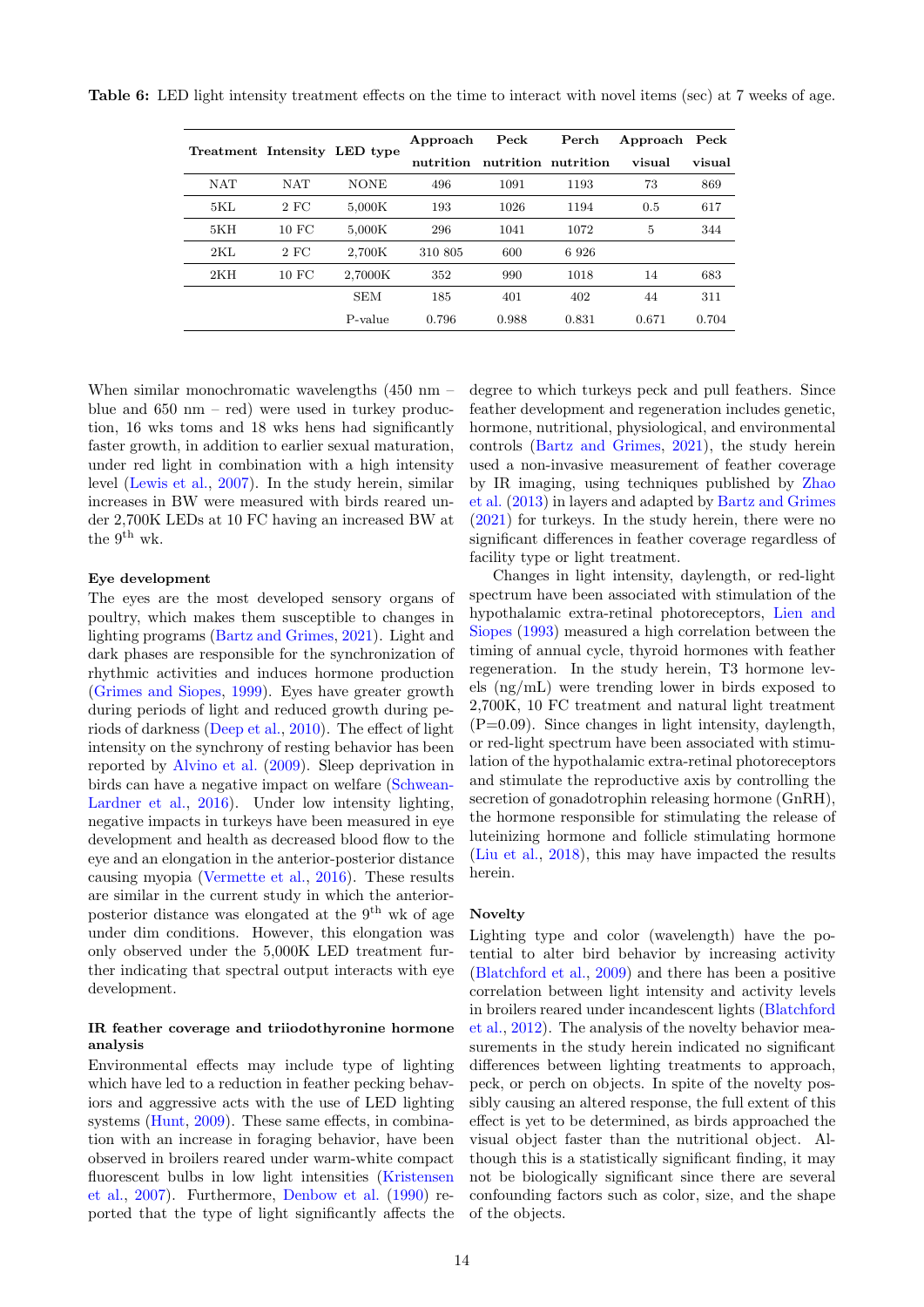Furthermore, it is important to note that feather coverage measured by IR imaging was improved in this study overall by 4% when compared to the results reported by [Bartz and Grimes](#page-7-11) [\(2021\)](#page-7-11). This alteration could be due to natural variation between flocks, LED Kelvin temperature or daylength. The addition of novel items in each pen may have redirected aggressive feather pecking acts towards interacting with the novel items. However, since this improvement in feather coverage was assessed at the end of the trial from video data collected at the  $7<sup>th</sup>$  wk, it can only be suggested as a possible reason for improved feather coverage and would need to be investigated further. Overall, investigation of the novelty interaction will be necessary to determine if there is a link to feather coverage based on altering coping mechanisms and diverting attention away from feather pecking is warranted.

## Conclusion

Dimming LED lights significantly altered the spectral output within the same Kelvin temperature light type. There were significant differences in the violet, blue, and green wavelengths for the 2,700K LED lights and differences in the yellow-orange wavelength for the 5,000K LED lights which are biologically significant since these are the photo-areas sensitive in poultry. Therefore, LED light output should be measured directly with the proper instrumentation to ascertain the actual illuminance directed to the birds. There were mixed performance results throughout this trial with no difference in FCR during production periods (excluding brooding phase/potential feed wastage); however, BW was consistently lower for birds in the NAT treatment and was trending lower  $(P=0.097)$  for the cumulative 12 wks performance. Overall, there were no significant differences in performance between LED treatments, regardless of Kelvin temperature or intensity level and were improved compared to NAT treatment. However, there was a significant interaction between intensity level and bulb color temperature as measured by the elongation of the eye under low intensity, i.e., 5,000 kelvin, LED lights at the  $9<sup>th</sup>$  wk. Further research on feather development and coverage as affected by the light type and density is warranted. There were no differences in the amount of time for birds to approach novel items between lighting treatments. However, it was noted that birds approached the visual item faster than the nutritional item.

#### Article Information

Funding. This research received no funds.

Conflict of Interest. The authors have no conflict of interest to declare.

References

<span id="page-7-13"></span>Alvino, G.M., Blatchford, R.A., Archer, G.S., Mench, J.A., 2009. Light intensity during rearing affects the behavioural synchrony and resting patterns of broiler chickens. British Poultry Science 50, 275–283. [10.1080/00071660902942775](http://dx.doi.org/10.1080/00071660902942775).

- <span id="page-7-11"></span>Bartz, B., Grimes, J.L., 2021. The use of mixed light-emitting diodes and natural light in combination with daylength affects turkey hen performance, eye development, and feather coverage. German Journal of Veterinary Research 1, 67–77. [10.51585/gjvr.2021.3.0023](http://dx.doi.org/10.51585/gjvr.2021.3.0023).
- <span id="page-7-8"></span>Blatchford, R.A., Archer, G.S., Mench, J.A., 2012. Contrast in light intensity, rather than day length, influences the behavior and health of broiler chickens. Poultry Science 91, 1768–1774. [10.3382/ps.2011-02051](http://dx.doi.org/10.3382/ps.2011-02051).
- <span id="page-7-10"></span>Blatchford, R.A., Klasing, K.C., Shivaprasad, H.L., Wakenell, P.S., Archer, G.S., Mench, J.A., 2009. The effect of light intensity on the behavior, eye and leg health, and immune function of broiler chickens. Poultry Science 88, 20–28. [10.3382/ps.2008-00177](http://dx.doi.org/10.3382/ps.2008-00177).
- <span id="page-7-9"></span>Deep, A., Schwean-Lardner, K., Crowe, T.G., Fancher, B.I., Classen, H.L., 2010. Effect of light intensity on broiler production, processing characteristics, and welfare. Poultry Science 89, 2326–2333. [10.3382/ps.2010-00964](http://dx.doi.org/10.3382/ps.2010-00964).
- <span id="page-7-14"></span>Denbow, D.M., Leighton, A.T., Hulet, R.M., 1990. Effect of light sources and light intensity on growth performance and behaviour of female turkeys. British Poultry Science 31, 439– 445. [10.1080/00071669008417276](http://dx.doi.org/10.1080/00071669008417276).
- <span id="page-7-3"></span>Forkman, B., Boissy, A., Meunier-Salaün, M.C., Canali, E., Jones, R.B., 2007. A critical review of fear tests used on cattle, pigs, sheep, poultry and horses. Physiology & Behavior 92, 340–374. [10.1016/j.physbeh.2007.03.016](http://dx.doi.org/10.1016/j.physbeh.2007.03.016).
- <span id="page-7-12"></span>Grimes, J., Siopes, T., 1999. A survey and overview of lighting practices in the u. s. turkey breeder industry. Journal of Applied Poultry Research 8, 493–498. [10.1093/japr/8.4.493](http://dx.doi.org/10.1093/japr/8.4.493).
- <span id="page-7-6"></span>de Haas, E.N., Kemp, B., Bolhuis, J.E., Groothuis, T., Rodenburg, T.B., 2013. Fear, stress, and feather pecking in commercial white and brown laying hen parent-stock flocks and their relationships with production parameters. Poultry Science 92, 2259–2269. [10.3382/ps.2012-02996](http://dx.doi.org/10.3382/ps.2012-02996).
- <span id="page-7-7"></span>de Haas, E.N., Nielsen, B.L., Buitenhuis, A.B., Rodenburg, T.B., 2010. Selection on feather pecking affects response to novelty and foraging behaviour in laying hens. Applied Animal Behaviour Science 124, 90–96. [10.1016/j.applanim.2010.02.](http://dx.doi.org/10.1016/j.applanim.2010.02.009) [009](http://dx.doi.org/10.1016/j.applanim.2010.02.009).
- <span id="page-7-5"></span>Hunt, J., 2009. Shedding some light on lifting bird welfare. World Poultry 163, 34.
- <span id="page-7-1"></span>Huth, J.C., Archer, G.S., 2015. Comparison of two LED light bulbs to a dimmable CFL and their effects on broiler chicken growth, stress, and fear. Poultry Science 94, 2027–2036. [10.3382/ps/pev215](http://dx.doi.org/10.3382/ps/pev215).
- <span id="page-7-4"></span>Kang, S.W., Christensen, K.D., Aldridge, D., Kuenzel, W.J., 2020. Effects of light intensity and dual light intensity choice on plasma corticosterone, central serotonergic and dopaminergic activities in birds, gallus gallus. General and Comparative Endocrinology 285, 113289. [10.1016/j.ygcen.2019.113289](http://dx.doi.org/10.1016/j.ygcen.2019.113289).
- <span id="page-7-0"></span>Kristensen, H.H., Prescott, N.B., Perry, G.C., Ladewig, J., Ersbøll, A.K., Overvad, K.C., Wathes, C.M., 2007. The behaviour of broiler chickens in different light sources and illuminances. Applied Animal Behaviour Science 103, 75–89. [10.1016/j.applanim.2006.04.017](http://dx.doi.org/10.1016/j.applanim.2006.04.017).
- <span id="page-7-2"></span>Lewis, P., Morris, T., 2000. Poultry and coloured light. World's Poultry Science Journal 56, 189–207. [10.1079/](http://dx.doi.org/10.1079/{WPS20000015}) [{WPS20000015}](http://dx.doi.org/10.1079/{WPS20000015}).